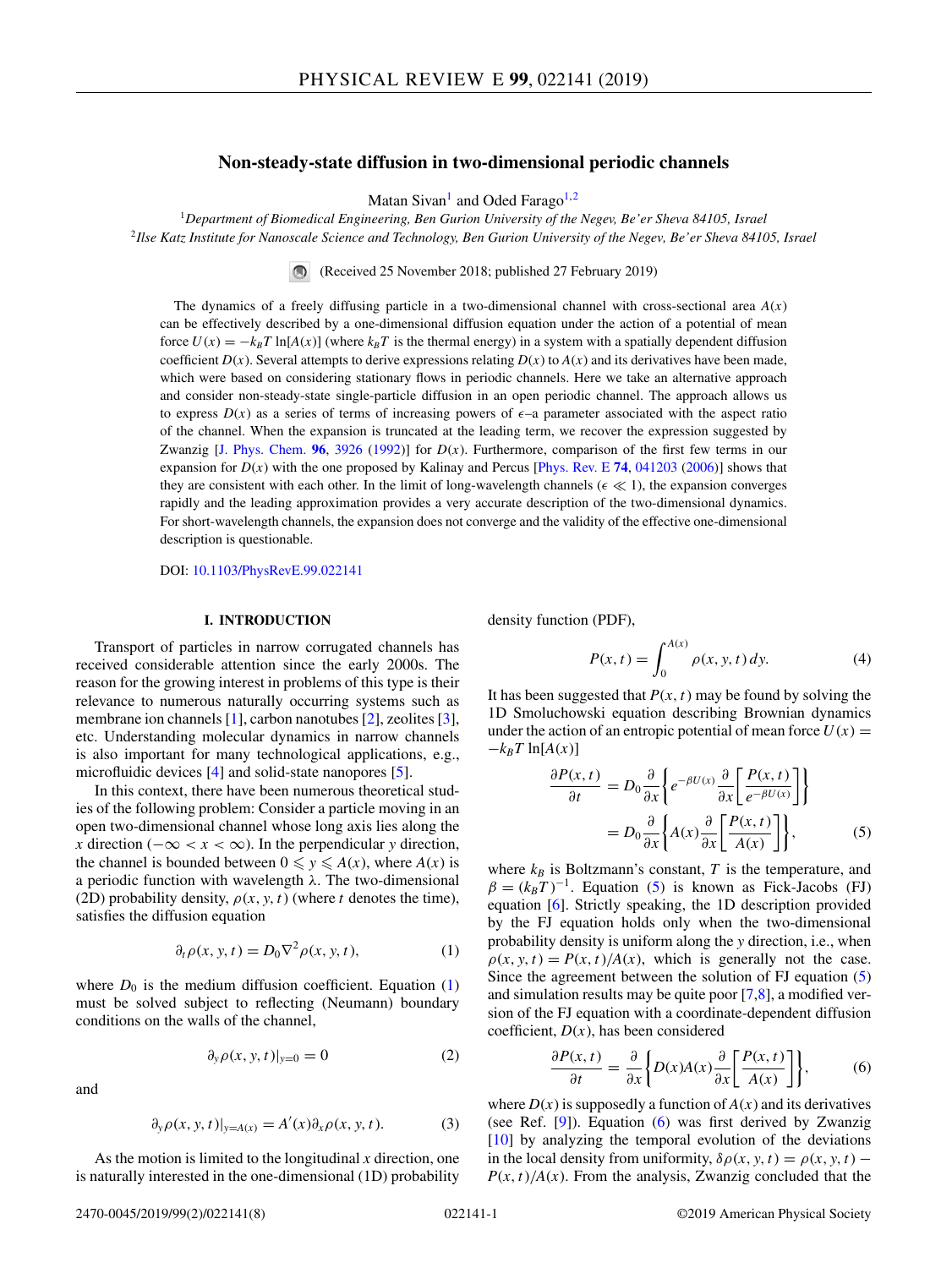<span id="page-1-0"></span>introduction of a spatially dependent diffusion coefficient can improve the agreement between the 2D and 1D descriptions, and he proposed the following expression for  $D(x)$ :

$$
D_Z(x) = \frac{D_0}{1 + A'^2(x)/3}.
$$
 (7)

Notice that the reduction of the 2D diffusion equation [\(1\)](#page-0-0) to an effective 1D equation [\(6\)](#page-0-0) cannot yield exact results since the 2D diffusion process projected onto the *x* direction is not Markovian and thus cannot be described by a 1D diffusion equation with local diffusion coefficient  $D(x)$  [\[11\]](#page-7-0). Nevertheless, Zwanzig's framework of Eq. [\(6\)](#page-0-0) for depicting transport in corrugated channels has become popular and other expressions for  $D(x)$  have been proposed, for instance,

$$
D_{\rm RR}(x) = \frac{D_0}{[1 + A'^2(x)]^{1/3}}
$$
(8)

and

$$
D_{\text{KP}}(x) = D_0 \frac{\arctan[A'(x)]}{A'(x)},\tag{9}
$$

which were suggested, respectively, by Reguera and Rubi  $(RR)$  [\[12\]](#page-7-0) and by Kalinay and Percus  $(KP)$  [\[13\]](#page-7-0). All the above three formulas for *D*(*x*) (i) satisfy  $D(x)/D_0 \sim 1 - A'^2(x)/3$ for  $A'(x) \ll 1$  and (ii) ignore the higher-order derivatives of  $A(x)$ . The latter property of these expressions is not mathematically well justified. In fact, the expression of KP (9) was derived using a mapping formalism [\[14\]](#page-7-0) that generates a series of expressions that include increasingly higher-order derivatives of  $A(x)$ . Unfortunately, the formalism involves a complicated differential operator containing derivatives of all orders, which makes it rather impractical. An alternative analytical approach has been more recently introduced, which is based on formulation of the 2D problem in the complex plane [\[15\]](#page-7-0). The derivation, via this route, of expressions for  $D(x)$ that take higher-order derivatives into account is still highly nontrivial; however, the method has been recently exploited successfully for the derivation of a series of expressions for the effective diffusion coefficient  $D^*$  [see definition in Eq. (11) below] in periodic channels [\[11\]](#page-7-0).

In this paper, we consider dynamics in channels with periodic cross-sectional area *A*(*x*). We derive a series of approximations for  $D(x)$ , successively taking into account higher-order derivatives of  $A(x)$ . In contrast to almost all previous studies of the problem (an exception is Ref. [\[16\]](#page-7-0)), our derivation is not based on calculations of the steadystate PDF but rather on the solution of the time-dependent Smoluchowski equation with δ-function initial conditions  $P(x, 0) = \delta(x)$ . Similarly to Ref. [\[13\]](#page-7-0), each new term in the series of expressions for  $D(x)$  requires the calculation of an exponentially increasing number of derivatives of functions of  $A(x)$ ; but in contrast to Ref. [\[13\]](#page-7-0), the differentiations that need to be performed at each step are clearly expressed and not formulated with differential operators that are hard to interpret. The leading approximation coincides with Zwanzig's formula  $(7)$ . We explicitly give expressions for  $D(x)$  up to the fourth approximation involving the seventh derivative of  $A(x)$ . Finally, we use computer simulations of a case study to evaluate the importance of the higher-order corrections. For slowly varying (long wavelength) channels, the contribution

of the higher-order derivatives appear to be rather small and unimportant, and the agreement between the 1D and 2D simulations is excellent. As the periodicity decreases, the higherorder corrections may exhibit instability leading, locally, to  $D(x) > D_0$ , and stronger deviations are found between the effective diffusion coefficient computed in the 1D and 2D simulations.

The paper is organized as follows: In Sec. II A we summarize the main results of our recent work [\[17\]](#page-7-0) for the PDF of Brownian dynamics in a 1D periodic potentials, and in Sec. [II B](#page-2-0) we extend these results to systems where the friction coefficient is also periodic in space. In Sec. [III](#page-2-0) we consider the 2D problem. First, in Sec. [III A,](#page-2-0) we derive an expression for the 2D density,  $\rho(x, y, t)$ , in the form of an expansion in even powers in *y*. Then, in Sec. [III B,](#page-3-0) the 2D density is projected onto the *x* direction, and by comparison with the PDF derived in Sec.  $\overline{I}$  IB, we arrive at the expansion for  $D(x)$  in Sec. [III C.](#page-3-0) The first few terms in this expansion are calculated in Sec. IIID. In Sec. [IV,](#page-5-0) we use computer simulations to test the newly derived approximations for  $D(x)$ , and in Sec. [V](#page-7-0) we summarize our results.

## **II. DIFFUSION IN A ONE-DIMENSIONAL PERIODIC POTENTIAL**

## **A. Constant diffusion coefficient**

We first consider FJ equation with constant  $D_0$  [\(5\)](#page-0-0) for a periodic channel with wavelength  $\lambda$  and cross-sectional area  $A(x)$ . This equation represents an attempt to project the two-dimensional diffusion equation onto the longitudinal *x* axis by introducing a periodic entropic potential of mean force  $U(x) = -k_B T \ln[A(x)/A_0]$ , where  $A_0 = \langle A(x) \rangle =$  $(\lambda)^{-1} \int_0^{\lambda} A(x) dx$ . In a previous study [\[17\]](#page-7-0), we derived the general solution of this class of diffusion equations subject to  $\delta$ -function initial conditions,  $P(x, 0) = \delta(x)$ . We demonstrated that the PDF can be expressed as an expansion of the following form:

$$
P(x,t) = \frac{A(x)}{A_0} G(x, D^*t) \left[ 1 + \sum_{n=1}^{\infty} q_n(x,t) \right]
$$
 (10)

(see Ref. [\[18\]](#page-7-0)). In Eq. (10),  $G(x, D^*t) =$  $\exp(-x^2/4D^*t)/\sqrt{4\pi D^*t}$  is the normalized Gaussian function, where  $D^* \leq 0$  is the effective diffusion coefficient

$$
D^* = \lim_{t \to \infty} \frac{\langle x^2 \rangle}{2t},\tag{11}
$$

which can be related to  $U(x)$  via the Lifson-Jackson (LJ) formula [\[19\]](#page-7-0)

$$
D^* = \frac{D_0}{\langle e^{-\beta U(x)} \rangle \langle e^{\beta U(x)} \rangle} = \frac{D_0}{A_0 \langle [A(x)]^{-1} \rangle}.
$$
 (12)

The terms  $q_n(x, t)$  in Eq. (10) are time-decaying functions with asymptotic scaling behavior  $q_n(x, t) \sim t^{-n/2}$ . These can be found by substituting the solution of the form  $(10)$  into Eq. [\(5\)](#page-0-0) and comparing terms with similar asymptotic scaling behavior on both sides. Notably, we found that the leading time-decaying term,  $q_1(x, t) = \lambda x g(x) / 4D^* t$  (see Ref. [\[20\]](#page-7-0)),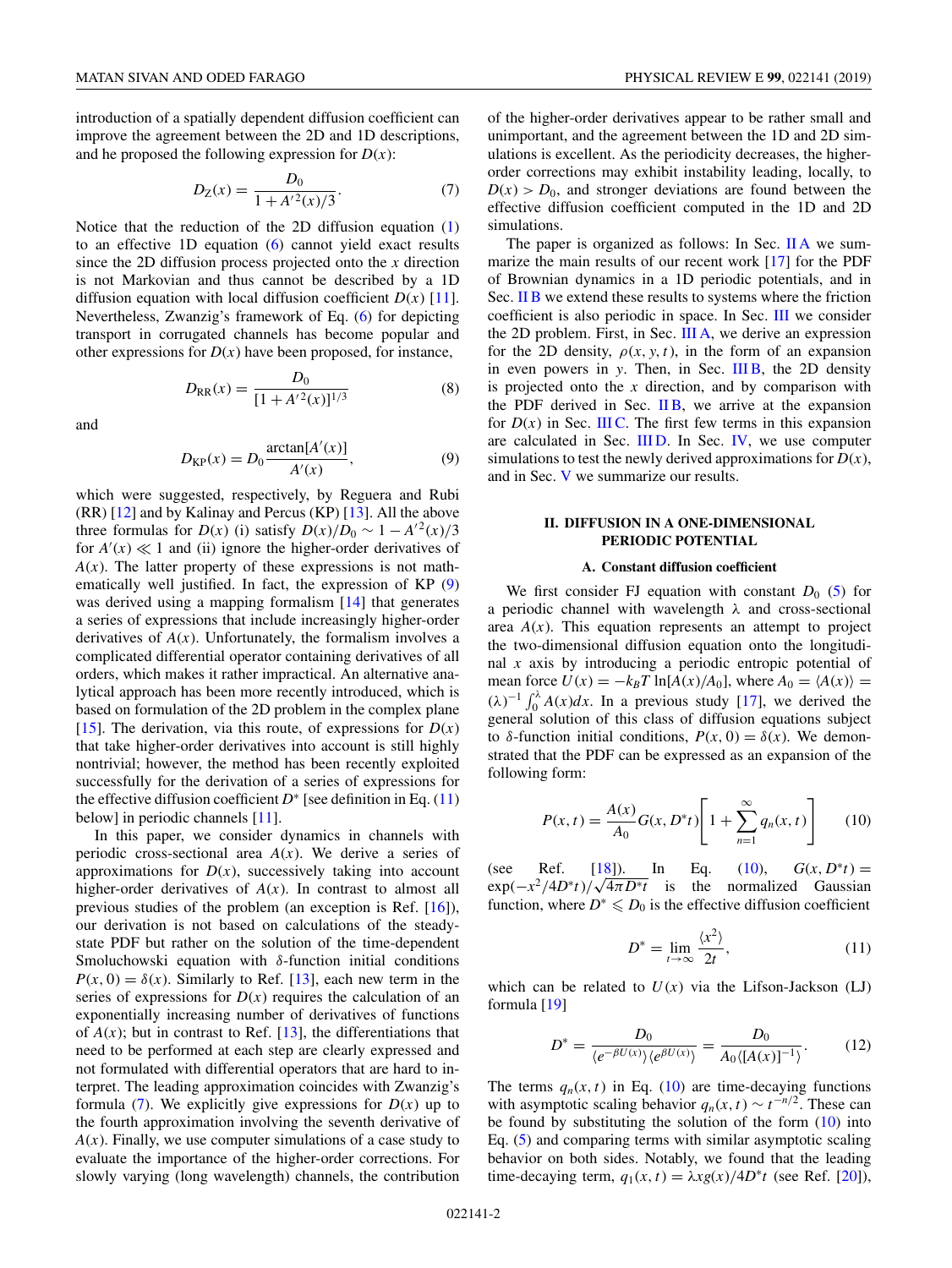<span id="page-2-0"></span>where  $g(x)$  is a periodic function given by

$$
\lambda g(x) = 2x - \frac{2}{\langle [A(x)]^{-1} \rangle} I \left[ \frac{1}{A(x)} \right] \tag{13}
$$

and  $I[f(x)]$  denotes the primitive function of  $f(x)$  with  $I(x = 0) = 0.$ 

#### **B. Coordinate-dependent diffusion coefficient**

Let us consider the same system, but with a spacedependent diffusion periodic function,  $D(x)$ , with periodicity  $\lambda$  similar to that of  $A(x)$ . We now need to solve the modified FJ equation  $(6)$ , the solution of which has the same general form as in Eq. [\(10\)](#page-1-0). Focusing on the leading time-decaying term, we write

$$
P(x,t) = \frac{A(x)}{A_0} G(x, D^*t) \left[ 1 + \frac{\lambda x g(x)}{4D^*t} \right],
$$
 (14)

which is correct up to order  $O(G/t^{1/2}) \sim O(1/t)$  provided that the correct function  $g(x)$  is found. This is done by substituting the solution  $(14)$  into Eq.  $(6)$  and comparing terms that scale like  $G(x, D^*t)(x/t)$ , which yields the following differential equation:

$$
[D(x)A(x)(g'-2)]' = 0.
$$
 (15)

Integrating this equation once with respect to  $x$  gives

$$
g' = 2 + \frac{c_1}{A(x)D(x)}.
$$
 (16)

The constant  $c_1$  can be determined by acknowledging that  $g(x)$ is periodic and, therefore,

$$
0 = g(\lambda) - g(0) = \int_0^{\lambda} g'(x) dx = 2\lambda + c_1 \int_0^{\lambda} \frac{dx}{A(x)D(x)}.
$$
\n(17)

Thus, the constant  $c_1$  is given by:

$$
c_1 = -\frac{2}{\langle [A(x)D(x)]^{-1} \rangle}.
$$
 (18)

Integrating Eq.  $(16)$  once again with respect to *x* gives

$$
g(x) = 2x - \frac{2}{\langle [A(x)D(x)]^{-1} \rangle} I\left[\frac{1}{D(x)A(x)}\right],\qquad(19)
$$

which reduces to (13) when  $D(x) = D_0$ . Notice that when the diffusion coefficient depends on the coordinate  $x$ , the effective diffusion coefficient *D*<sup>∗</sup> is given by the modified Lifson Jackson (MLJ) formula [\[10\]](#page-7-0)

$$
D^* = \frac{1}{A_0 \langle [D(x)A(x)]^{-1} \rangle},\tag{20}
$$

which reduces to [\(12\)](#page-1-0) when  $D(x) = D_0$  and allows one to also write

$$
g(x) = 2x - 2A_0 D^* I \left[ \frac{1}{D(x)A(x)} \right],
$$
 (21)

## **III. DIFFUSION IN A TWO-DIMENSIONAL PERIODIC CHANNEL**

### **A. The two-dimensional density**

In Sec. II B we presented the solution of the modified FJ equation for a *given* diffusion function  $D(x)$ . It is given by Eq. (14) [with  $D^*$  and  $g(x)$  given by Eqs. (20) and (21), respectively], and it is correct up to order ∼*O*(1/*t*) at large times. The goal now is to find an expression for  $D(x)$ , for which this solution provides the best approximation to the true projected PDF. The latter is obtained, via Eq. [\(4\)](#page-0-0), from the 2D density,  $\rho(x, y, t)$ , that solves the 2D diffusion equation [\(1\)](#page-0-0) with the reflecting boundary conditions [\(2\)](#page-0-0) and [\(3\)](#page-0-0) at the walls of the channel. The fact that the projected 1D PDF takes the asymptotic (large *t*) form of Eq. (14) implies that the 2D density has following asymptotic form:

$$
\rho(x, y, t) = \frac{G(x, D^*t)}{A_o} \left[ 1 + \frac{\lambda x}{4D^*t} \sum_{n=0}^{\infty} f_n(x) y^{2n} \right],
$$
 (22)

where  $f_n(x)$  are some functions to be determined. Only even powers of *y* are included in this expression due to the invariance of the equation and the boundary conditions with respect to reflection around the *x* axis ( $y \leftrightarrow -y$ ).

We note here that although Eqs.  $(14)$  and  $(22)$  represent solutions that are only asymptotically correct and that they miss higher-order time-decaying terms, these forms are sufficient for the sake of the task at hand, which is to find the best choice of  $D(x)$ . This is because, as hinted by Eq. (19), the information needed for the determination of  $D(x)$  is encompassed in the leading asymptotic correction.

We proceed by first noting that expression  $(22)$  satisfies automatically the boundary condition  $(2)$  at  $y = 0$ . We then follow a route similar to the one presented in Sec. II  $\overline{B}$  for the determination of  $g(x)$  and substitute expression  $(22)$  into Eq. [\(1\)](#page-0-0). By comparing terms of the form  $G(x, D^*t)(xy^{2n}/t)$ on both sides of the equation we arrive at the following recurrence relation (for  $n \ge 1$ ):

$$
f''_{n-1}(x) + 2n(2n-1)f_n(x) = 0,
$$
 (23)

which can be successively solved to yield

$$
f_n(x) = \frac{(-1)^n}{(2n)!} f_0^{(2n)}(x),\tag{24}
$$

where (throughout this paper)  $f_0^{(m)}(x)$  denotes the derivative of order *m* of the function  $f_0(x)$ .

The function  $f_0$  [from which all other functions  $f_n$  can be derived via relation  $(24)$ ] can be found from the remaining boundary condition at  $y = A(x)$ . This is done by substituting expression  $(22)$  in  $(3)$  and, again, comparing only terms proportional to  $G(x, D^*t)(x/t)$ . This leads to the following equation:

$$
\sum_{n=1}^{\infty} 2nf_n(x)[A(x)]^{2n-1} = A'(x)\left\{-2 + \sum_{n=0}^{\infty} f'_n(x)[A(x)]^{2n}\right\},\tag{25}
$$

which by using relation  $(24)$  can be also written in the form

$$
\sum_{n=1}^{\infty} \frac{(-1)^n f_0^{(2n)}(x)[A(x)]^{2n-1}}{(2n-1)!}
$$
  
=  $A'(x) \left\{ -2 + \sum_{n=0}^{\infty} \frac{(-1)^n f_0^{(2n+1)}(x)[A(x)]^{2n}}{(2n)!} \right\},$  (26)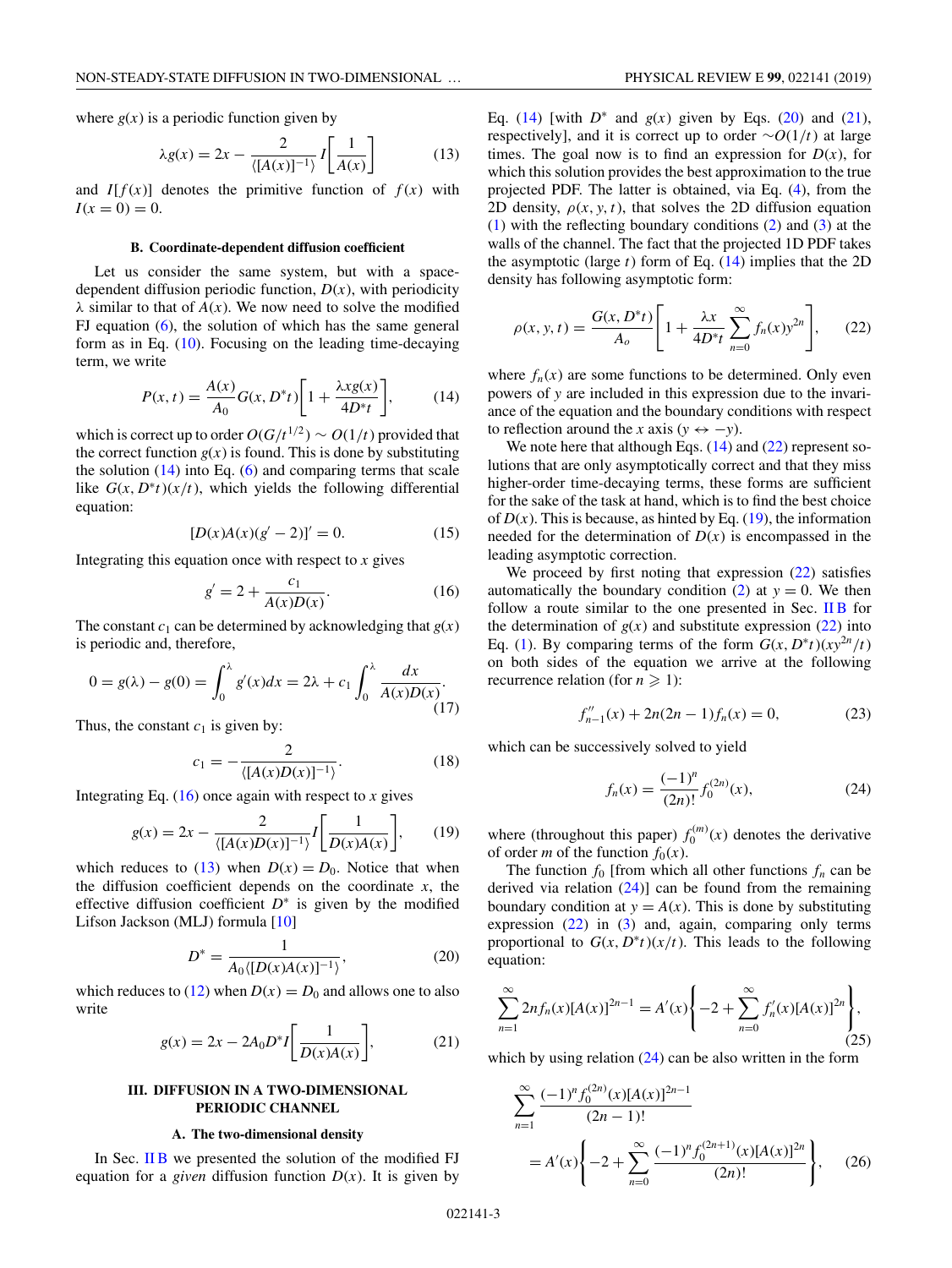<span id="page-3-0"></span>involving only the function  $f_0(x)$ . Finally, we define the function

$$
\psi(x) = f_0'(x) - 2,\tag{27}
$$

and rewrite Eq.  $(26)$  as

$$
\sum_{n=1}^{\infty} \frac{(-1)^n \psi^{(2n-1)}(x) [A(x)]^{2n-1}}{(2n-1)!}
$$
  
=  $A'(x) \left[ \sum_{n=0}^{\infty} \frac{(-1)^n \psi^{(2n)}(x) [A(x)]^{2n}}{(2n)!} \right].$  (28)

### **B. The projected one-dimensional PDF**

By using Eqs.  $(22)$  and  $(24)$  in Eq.  $(4)$  we arrive at

$$
P(x,t) = \int_0^{A(x)} \rho(x, y, t) dy
$$
  
= 
$$
\frac{G(x, D^*t)A(x)}{A_0}
$$
  

$$
\times \left\{ 1 + \frac{\lambda x}{4D^*t} \sum_{n=0}^{\infty} \frac{(-1)^n f_0^{(2n)}(x)[A(x)]^{2n}}{(2n+1)!} \right\}.
$$
 (29)

Comparing Eq.  $(29)$  to Eq.  $(14)$  leads to

$$
g(x) = \sum_{n=0}^{\infty} \frac{(-1)^n f_0^{(2n)}(x) [A(x)]^{2n}}{(2n+1)!}.
$$
 (30)

#### **C. The spatially dependent diffusion coefficient**

The coordinate-dependent diffusivity  $D(x)$  can be now identified by writing the function  $g(x)$  in Eq. (30) in the form of Eq.  $(21)$ . Thus, we wish to find the function  $D(x)$  satisfying

$$
\sum_{n=0}^{\infty} \frac{(-1)^n f_0^{(2n)}(x)[A(x)]^{2n}}{(2n+1)!} = 2x - 2A_0 D^* I \left[ \frac{1}{D(x)A(x)} \right].
$$
\n(31)

Differentiating Eq.  $(31)$  with respect to *x* gives

$$
\frac{2A_0 D^*}{A(x)D(x)} = 2 - \left\{ \sum_{n=0}^{\infty} \frac{(-1)^n f_0^{(2n)}(x) [A(x)]^{2n}}{(2n+1)!} \right\},\qquad(32)
$$

and by using Eq. (27) we may also write

$$
\frac{2A_0 D^*}{A(x)D(x)} = -\psi(x) - \left\{ \sum_{n=1}^{\infty} \frac{(-1)^n \psi^{(2n-1)}(x) [A(x)]^{2n}}{(2n+1)!} \right\}.
$$
\n(33)

By reciprocating Eq. (33) we finally arrive at

$$
D(x) = -\frac{2A_0 D^*}{A(x)\left[\psi(x) + \left\{\sum_{n=1}^{\infty} \frac{(-1)^n \psi^{(2n-1)}(x)[A(x)]^{2n}}{(2n+1)!}\right\}'\right]}.
$$
 (34)

In order to find  $D(x)$  from Eq.  $(34)$ , we now need to find the function  $\psi(x)$  by solving Eq. (28). Unfortunately, this equation involves derivatives of  $\psi(x)$  of any order and, therefore, cannot be solved. In what follows we present a set of approximations for  $\psi(x)$  and  $D(x)$ . Notice, that Eq. (28) is a homogeneous differential equation and, therefore, the function  $\psi(x)$  can be determined up to a multiplicative constant.

Therefore, we will rewrite Eq. (34)

$$
D(x) = \frac{A_0 \mathcal{D}}{A(x) \left[ \psi(x) + \left\{ \sum_{n=1}^{\infty} \frac{(-1)^n \psi^{(2n-1)}(x) [A(x)]^{2n}}{(2n+1)!} \right\}'} \right]},
$$
(35)

where  $D$  is some diffusion coefficient that depends on the choice of the multiplicative constant in the definition of  $\psi(x)$ . The diffusion constant  $D$  will be determined by other considerations.

#### **D. Series expansion**

The function  $\psi(x)$  is periodic with wavelength  $\lambda$ . Introducing the dimensionless parameter  $\epsilon = A_0/\lambda \sim A'$  which becomes vanishingly small for narrow and slowly varying channels, we can formally write the function  $\psi(x)$  as an expansion in terms of increasing orders of  $\epsilon$ , namely

$$
\psi(x) = \psi_0(x) + \psi_1(x) + \psi_2(x) + \cdots, \qquad (36)
$$

where

$$
\psi_n(x) \sim \epsilon^{2n}.\tag{37}
$$

The scaling behavior  $(37)$  follows from the fact to be shown henceforth that  $\psi_{n+1} \sim A^2 \psi_n'' \sim A^2 \psi_n / \lambda^2 \sim \epsilon^2 \psi_n$ .

In order to obtain the *n*th function  $\psi_n(x)$ , we need to identify the terms in Eq. (28) of order  $\epsilon^{2n+1}$ .

# *1. The zeroth approximation*

In this approximation  $\psi(x) = \psi_0(x)$ , and only the first terms in the sums on both sides of Eq. (28) are kept. Thus we have the equation

$$
-\psi_0'(x)A(x) = \psi_0(x)A'(x),
$$
\n(38)

with terms of order ∼ $\epsilon$  on both sides and with the solution

$$
\psi_0(x) = \frac{A_0}{A(x)}.\tag{39}
$$

Notice that in order to keep the function  $\psi$  dimensionless, we pick  $A_0$  as our choice for the "arbitrary" multiplicative constant in its definition [see discussion around Eq. (35) above].

The zeroth approximation of  $D(x)$  is obtained by substituting  $\psi = \psi_0(x)$  in Eq. (35) and keeping only the leading term in the square brackets in the denominator. This gives

$$
D(x) = \frac{A_0 \mathcal{D}}{A(x)\psi_0(x)} = \mathcal{D}.\tag{40}
$$

Since the zeroth approximation of  $D(x)$  must converge to the correct value in the limit  $\epsilon \to 0$ , which corresponds to the case of a flat channel, we must set  $D = D_0$ . Thus, to zero order in  $\epsilon$ ,

$$
D(x) = D_0,\tag{41}
$$

which, on substitution into the modified FJ equation  $(6)$ , reduces to the form of the original FJ equation  $(5)$ .

### *2. The first correction*

To a first approximation,  $\psi(x) = \psi_0(x) + \psi_1(x)$ , where  $\psi_0(x)$  is given by Eq. (39). The function  $\psi_1(x)$  is found by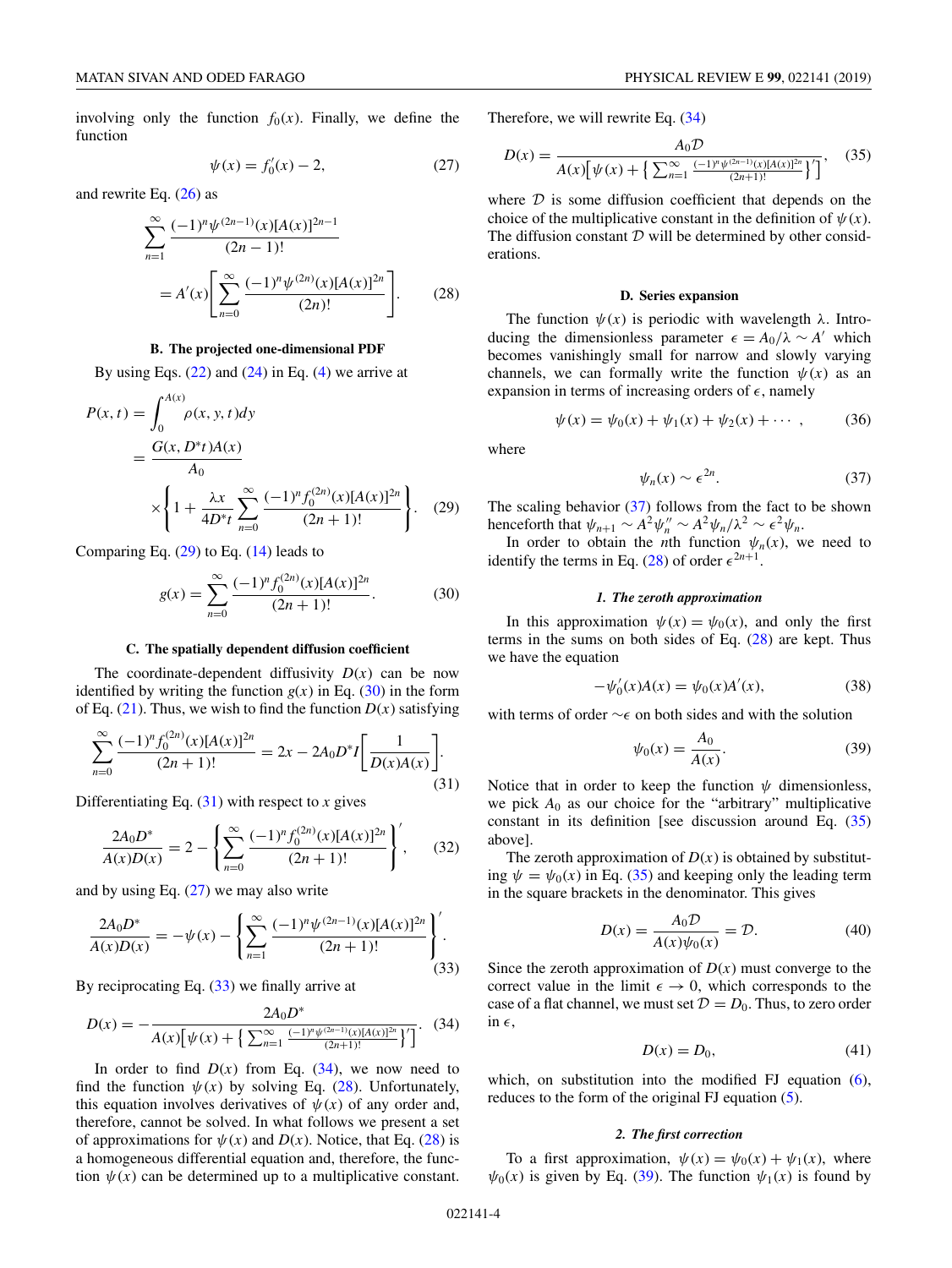<span id="page-4-0"></span>solving the following equation:

$$
-\psi_1'(x)A(x) + \frac{1}{3!} \psi_0^{(3)}(x)A^3(x)
$$
  
=  $A'(x) \bigg[ \psi_1(x) - \frac{1}{2!} \psi_0''(x)A^2(x) \bigg].$  (42)

This equation is derived by (i) writing Eq. [\(28\)](#page-3-0) for  $\psi = \psi_0 + \psi_0$  $\psi_1$  with only two terms in each sum on both sides (i.e., one term more than in the zeroth approximation) and (ii) isolating the terms that scale  $\sim \epsilon^3$ . [The terms scaling  $\sim \epsilon$  constitute the already-solved Eq. [\(38\)](#page-3-0), and the terms scaling  $\sim \epsilon^5$  are discarded.] Since Eq.  $(42)$  can be also written as

$$
[\psi_1(x)A(x)]' = \frac{[\psi_0''(x)A^3(x)]'}{3!},\tag{43}
$$

we immediately find that

$$
\psi_1(x) = \frac{\psi_0''(x)A^2(x)}{3!}.
$$
\n(44)

Let us denote the *n*th approximation of  $D(x)$  by  $D_n(x)$ . We already found that  $D_0(x) = D_0$  [see Eq. [\(41\)](#page-3-0)]. The first approximation,  $D_1(x)$ , is derived by substituting  $\psi(x) =$  $\psi_0(x) + \psi_1(x)$  into the leading term in the square brackets in Eq. [\(35\)](#page-3-0) and  $\psi(x) = \psi_0(x)$  into the first term in the sum  $(n = 1)$ . Thus, to first approximation,

$$
D_1(x) = \frac{A_0 D_0}{A(x)[\{\psi_0(x) + \psi_1(x)\} - \{\psi'_0(x)A^2(x)/3!\}]} , \quad (45)
$$

which is correct to order  $\epsilon^2$ . [In general,  $D_n(x)$ , is correct to order  $\epsilon^{2n}$ .] By using Eq. (44), we can also write the alternative form for  $(45)$ ,

$$
D_1(x) = \frac{A_0 D_0}{A(x)[\psi_0(x) - 2\psi_0'(x)A(x)A'(x)/3!]}. \tag{46}
$$

By using Eq.  $(39)$  in Eq.  $(46)$  we arrive at

$$
D_1(x) = \frac{D_0}{1 + [A'(x)]^2/3},\tag{47}
$$

which is the Zwanzig formula  $(7)$ .

### *3. The second approximation*

Similarly, the second approximation for the function  $\psi$ reads  $\psi = \psi_0 + \psi_1 + \psi_2$ , and the latter term can be found from the equation for the terms in [\(28\)](#page-3-0) that scale  $\sim \epsilon^5$ . The equation reads

$$
-\psi_2'A + \frac{1}{3!} \psi_1^{(3)} A^3 - \frac{1}{5!} \psi_0^{(5)} A^5
$$
  
=  $A' \bigg[ \psi_2 - \frac{1}{2} \psi_1'' A^2 + \frac{1}{4!} \psi_0^{(4)} A^4 \bigg],$  (48)

which can be also written as

$$
(\psi_2 A)' = \left[ -\frac{1}{5!} \psi_0^{(4)} A^5 + \frac{1}{3!} \psi_1'' A^3 \right]'.
$$
 (49)

Thus,

$$
\psi_2 = -\frac{1}{5!} \psi_0^{(4)} A^4 + \frac{1}{3!} \psi_1'' A^2.
$$
 (50)

The second approximation,  $D_2(x)$ , is derived by truncating the sum in the denominator in Eq.  $(35)$  at  $n = 2$  and keeping only terms up to order  $\epsilon^4$ . This yields

$$
D_2(x)
$$

$$
= \frac{A_0 D_0}{A[\{\psi_0 + \psi_1 + \psi_2\} - \{(\psi_0' + \psi_1')A^2/3!\}' + \{\psi_0^{(3)}A^4/5!\}']}.
$$
\n(51)

Using Eqs.  $(39)$ ,  $(44)$ , and  $(50)$  in Eq.  $(51)$ , we arrive at the second approximation for  $D(x)$ ,

$$
D_2(x) = \frac{D_0}{1 + A'^2/3 + (A^2 A' A^{(3)} - A A'^2 A'' - 4 A'^4)/45}.
$$
\n(52)

### *4. Higher-order approximations*

Following the same scheme, one can readily find that the  $\psi_n$  can be obtained recursively via the relation

$$
\psi_n = \sum_{k=0}^{n-1} \frac{(-1)^{n-k-1} \psi_k^{(2n-2k)} A^{2n-2k}}{(2n-2k+1)!},
$$
\n(53)

with  $\psi_0 = A_0/A$  [\(39\)](#page-3-0). The *n*th approximation,  $D_n(x)$ , is given by

$$
D_n(x) = \frac{A_0 D_0}{A \left[ \sum_{k=0}^n \psi_k + \sum_{k=1}^n \frac{(-1)^k}{(2k+1)!} \left\{ \sum_{l=0}^{n-k} \psi_l^{(2k-1)} A^{2k} \right\}^{\prime} \right]}.
$$
\n(54)

A more "user-friendly" expression can be written for the *n*th approximation of the friction coefficient  $1/D_n(x)$ ,

$$
\frac{1}{D_n(x)} = \frac{A}{A_0 D_0} \left[ \sum_{k=0}^n \psi_k + \sum_{k=1}^n \frac{(-1)^k}{(2k+1)!} \left\{ \sum_{l=0}^{n-k} \psi_l^{(2k-1)} A^{2k} \right\} \right],
$$
\n(55)

which can be decomposed into two contributions as follows:

$$
\frac{1}{D_n(x)} = \frac{A}{A_0 D_0} \left[ \sum_{k=0}^{n-1} \psi_k + \sum_{k=1}^{n-1} \frac{(-1)^k}{(2k+1)!} \left\{ \sum_{l=0}^{(n-1)-k} \psi_l^{(2k-1)} A^{2k} \right\}' \right] + \frac{A}{A_0 D_0} \left[ \psi_n + \left\{ \sum_{k=1}^n \frac{(-1)^k}{(2k+1)!} \psi_{n-k}^{(2k-1)} A^{2k} \right\}' \right] = \frac{1}{D_{n-1}(x)} + \frac{A}{A_0 D_0} \left[ \psi_n + \left\{ \sum_{k=1}^n \frac{(-1)^k}{(2k+1)!} \psi_{n-k}^{(2k-1)} A^{2k} \right\}' \right].
$$
\n(56)

1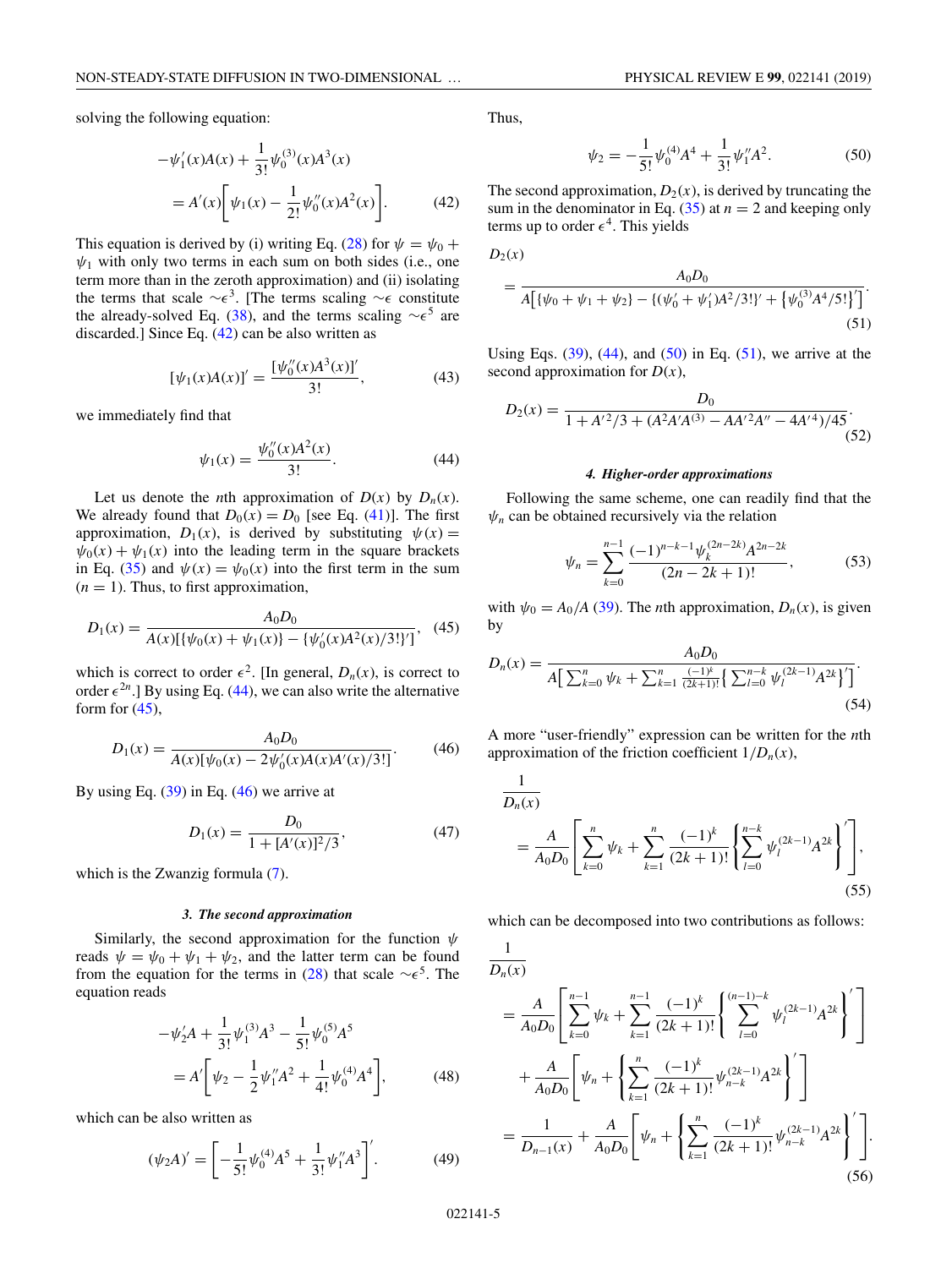<span id="page-5-0"></span>By using Eq. [\(53\)](#page-4-0) and changing the index of summation in [\(56\)](#page-4-0) from *k* to  $l = n - k$ , we arrive at

$$
\frac{1}{D_n} = \frac{1}{D_{n-1}}
$$
  
+ 
$$
\frac{AA'}{A_0 D_0} \sum_{l=0}^{n-1} \frac{(-1)^{n-l} (2n-2l)}{(2n-2l+1)!} \psi_l^{(2n-2l-1)} A^{2n-2l-1}.
$$
 (57)

Using Eqs.  $(53)$  and  $(57)$ , we calculate the third approximation,

$$
\frac{1}{D_3} = \frac{1}{D_2} + \frac{1}{945D_0} [2A^4 A'A^{(5)} + 8A^3 A'^2 A^{(4)} - 12A^3 A' A'' A^{(3)} - 27A^2 A'^3 A^{(3)} - 58A^2 A'^2 A''^2 + 31A A'^4 A'' + 44A'^6],
$$
\n(58)

and the fourth approximation,

$$
\frac{1}{D_4} = \frac{1}{D_3} + \frac{1}{14175D_0} [3A^6A'A^{(7)} + 39A^5A'^2A^{(6)}
$$
  
+ 5A<sup>5</sup>A'A''A^{(5)} + 74A<sup>4</sup>A'^3A^{(5)} - 53A<sup>5</sup>A'A^{(3)}A^{(4)}  
- 412A<sup>4</sup>A'^2A''A^{(4)} - 118A<sup>3</sup>A'^4A^{(4)} - 911A<sup>4</sup>A'^2[A^{(3)}]  
- 682A<sup>3</sup>A'^3A''A^{(3)} + 451A<sup>2</sup>A'^5A^{(3)} - 467A<sup>4</sup>A'A''<sup>2</sup>A^{(3)}  
+ 157A<sup>3</sup>A'^2A''<sup>3</sup> + 1956A<sup>2</sup>A'^4A''<sup>2</sup> - 555AA'^6A''  
- 428A'^8]. (59)

In principle one can proceed and derive the higher-order approximations  $D_n(x)$  in the same manner, but in practice the number of differentiations that need to be carried grows exponentially with *n* and the calculations become tedious. The same feature complicates the calculation of the series of  $D_n(x)$  in Ref. [\[13\]](#page-7-0), but the approach in that work "suffers" from an extra complication which is the use of differential operators containing derivatives of all orders that are very hard to identify. The use of Eqs.  $(53)$  and  $(57)$  clearly offers a far more tractable route to finding the higher-order terms. The expressions for  $D_1$ ,  $D_2$ , and  $D_3$  given here by Eqs. [\(47\)](#page-4-0), [\(52\)](#page-4-0), and (58), respectively, are different from their counterparts in Ref. [\[13\]](#page-7-0) [see Eq. [\(13\)](#page-2-0) therein]. However, if we Taylor expand the former and leave in the expansion, only terms up to order  $\epsilon^{2n}$ , than the latter are recovered. It is reasonable to speculate that this also holds true for  $n > 3$ .

### **IV. SIMULATION RESULTS**

As a case study, we consider diffusion in a channel with cross-sectional area given by  $A(x) = h_0 + \Delta[(2x/\lambda)^2 - 1]^2$ for  $x \in [-\lambda/2, \lambda/2]$  and repeated periodically outside of this interval. We set the parameters  $h_0 = 3$  (minimum channel opening) and  $\Delta = 12$  (amplitude of channel height oscillations) and take the channel periodicity to be either  $\lambda = 90$  or  $\lambda = 30$ . The average height of the channel is  $A_0 = \langle A(x) \rangle =$  $8\Delta/15 + h_0 = 9.4$ . Therefore, the corresponding values of  $\epsilon = A_0/\lambda$  are 0.10 and 0.31 for  $\lambda = 90$  and  $\lambda = 30$ , respectively. We set the medium diffusion coefficient  $D_0$  to unity. Figure 1 shows the first three approximations  $D_n(x)$  [ $n =$ 1, 2, 3 in Eqs. [\(47\)](#page-4-0), [\(52\)](#page-4-0), and (58), respectively], as well as the expression of Kalinay and Percus  $(KP)$  [Eq.  $(9)$ ] which is the



FIG. 1. The coordinate-dependent diffusion coefficients  $D_1$  (red diamonds), *D*<sup>2</sup> (blue circles), *D*<sup>3</sup> (green stars), and KP expression *D*KP (black pluses) for the case studies discussed in the text. The periodicity of the channel is  $\lambda = 90$  ( $\epsilon = 0.10$ ) in (a) and  $\lambda = 30$  $(\epsilon = 0.31)$  in (b).

limit ( $n \to \infty$ ) expression when all the derivatives of  $A(x)$ , except for the first one, are set to zero. In Fig.  $1(a)$  we plot the diffusion functions corresponding to the channel with the long-wavelength  $\lambda = 90$ . All the expressions look remarkably identical, which is not surprising since the variable  $\epsilon$  in the power expansion in Sec. [III D](#page-3-0) is indeed small in this case and the higher-order corrections are expected to vanish rapidly. In contrast, for the case of a short-wavelength channel with  $\lambda =$ 30 depicted in Fig.  $1(b)$ , significant variations between the different expressions are observed. This is the regime where for some values of *x*,  $|A'(x)| > 1$ , and the series expansion fails to converge. Particular notice should be given to the fact that truncating the expansion at a finite *n* may locally lead to  $D(x) > D_0 = 1$  [see, e.g.,  $D_3(x)$  in Fig. 1(b)], which best demonstrates that the higher order corrections may become increasingly large.

To further test the accuracy of the 1D effective description of the dynamics, we performed Langevin dynamics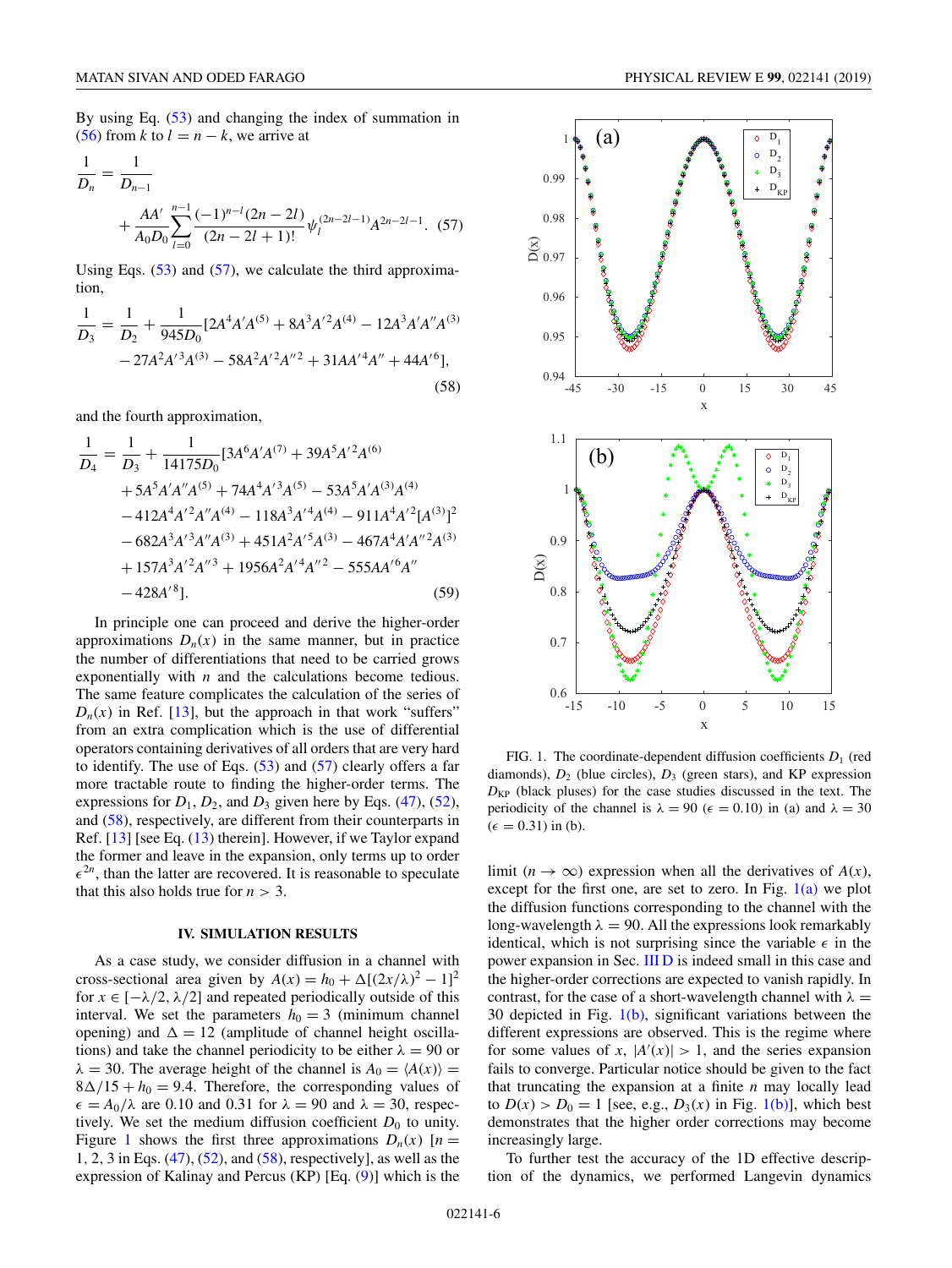TABLE I. Effective diffusion coefficients for channels with  $\lambda = 90$ .

| Case studied          | Simulation results | MLJ formula |
|-----------------------|--------------------|-------------|
| $(1)$ 2-dim           | 0.7340(5)          |             |
| $(2) D_0$             | 0.7543(5)          | 0.7564      |
| $(3) D_1$             | 0.7344(3)          | 0.7367      |
| $(4) D_2$             | 0.7353(5)          | 0.7377      |
| $(5) D_3$             | 0.7351(3)          | 0.7376      |
| $(6)$ $D_{\text{KP}}$ | 0.7346(3)          | 0.7372      |

simulations of both 2D channels with a height profile *A*(*x*) and a constant diffusion coefficient  $D_0 = 1$  (case 1) and of 1D systems with a periodic potential  $U(x) = -k_B T \ln [A(x)]$  and various periodic diffusion functions  $D(x)$ , including  $D_0 = 1$ (case 2), our expressions for  $D_1$ ,  $D_2$ ,  $D_3$  (cases 3–5), and  $D_{KP}$ (case 6). In each case, we measured the effective diffusion coefficient *D*<sup>\*</sup> via Eq. [\(11\)](#page-1-0), by simulating  $5 \times 10^8$  long trajectories of particles starting at the origin. The trajectories were computed using the G-JF integrator for Langevin's equation of motion [\[21\]](#page-7-0), and the spatial variations in  $D(x)$  were accounted for by setting the value of the friction coefficient,  $\alpha(x)$  =  $k_B T/D(x)$ , corresponding to each time step according to the recently proposed "inertial convention" [\[22\]](#page-7-0). This combination (of an integrator and convention for handling the multiplicative noise) produces excellent results, even for relatively large integration time steps. Our results are summarized in Tables I and II, which give the simulation values, along with the corresponding values derived from the MLJ formula [\(20\)](#page-2-0) for 1D periodic systems. Table I shows the results for a channel of wavelength  $\lambda = 90$ . As can be deduced from the table, the first-order diffusion coefficient  $D_1(x)$  [Zwanzig's expression [\(7\)](#page-1-0)] gives remarkably precise results when compared to the 2D case. The higher-order corrections, which in Fig.  $1(a)$  appear rather small, are unnecessary and do not yield any further improvement in the results. Furthermore, the data confirms that for slowly varying channels, The MLJ formula gives values of *D*<sup>∗</sup> that are identical to the numerical counterparts (see discussion in Ref. [\[17\]](#page-7-0)). In contrast, Table II reveals that for  $\lambda = 30$ , the agreement of the 1D simulations results with the 2D case is far from perfect. The first-order diffusion coefficient  $D_1$  exhibits significant improvement compared to the zeroth approximation  $D_0$ , but  $D_2$  is no better than  $D_1$ . Both  $D_3$  and  $D_{KP}$  appear to give  $D^*$  that is quite close to the value measured in the 2D simulations, but this is clearly coincidental. Once the series expansion fails to converge (as demonstrated by the strong variations between the successive

TABLE II. Effective diffusion coefficients for channels with  $\lambda = 30$ .

| Case studied          | Simulation results | MLJ formula |
|-----------------------|--------------------|-------------|
| $(1)$ 2-dim           | 0.6276(3)          |             |
| $(2) D_0$             | 0.7419(5)          | 0.7564      |
| $(3) D_1$             | 0.6022(2)          | 0.6093      |
| $(4) D_2$             | 0.6624(4)          | 0.6716      |
| $(5) D_3$             | 0.6213(4)          | 0.6283      |
| $(6)$ $D_{\text{KP}}$ | 0.6244(3)          | 0.6325      |



FIG. 2. The numerical results for the function  $\Pi(x, t) =$  $P(x, t)A_0/A(x)$  computed from 2D channel simulation (blue circles), and from 1D FJ simulations with  $D_0$  (green stars),  $D_1(x)$  (red diamonds), and  $D_{KP}(x)$  (black pluses) for  $\lambda = 30$ . The data are collected at  $t = 2 \times 10^4$ .

approximations exhibited in Fig. [1\)](#page-5-0), the accuracy of the 1D effective picture of the dynamics becomes highly questionable. The MLJ results follow the trends exhibited by their corresponding numerical values, albeit with a lesser degree of accuracy than for  $\lambda = 90$ .

With the above said, we can clearly see from Table II that the zeroth approximation of a constant diffusion coefficient  $D(x) = D_0$  gives far worse results for  $D^*$  than all the proposed expressions for coordinate-dependent  $D(x)$ . This observation supports Zwanzig's idea that the modified FJ equation [\(6\)](#page-0-0) provides a better effective 1D description of the 2D diffusion problem than the simple FJ equation [\(5\)](#page-0-0). To further support this conclusion, we plot in Fig. 2 the function  $\Pi(x, t) = P(x, t)A_0/A(x)$  for  $\lambda = 30$  at  $t = 2 \times 10^4$ . The plot shows the function  $\Pi$  computed from simulations of the 2D channel (blue circles), along with those computed from 1D FJ simulations with  $D_0$  (green stars),  $D_1(x) = D_Z(x)$  (Zwanzig's formula, red diamonds), and  $D_{KP}(x)$  (Kalinay-Percus formula, black pluses). The degree of agreement between the function  $\Pi$  of the 2D simulations and the approximations corresponding to  $D_0$  (very poor agreement),  $D_1$  (significantly improved agreement), and  $D_{KP}$  (nearly perfect agreement), is clearly in accord with the results for  $D^*$  in Table II showing precisely the same trends. We do not show the PDF for the higher-order approximations  $(D_2, D_3)$  since, as evident from Fig. [1\(b\),](#page-5-0) these expressions are derived from a nonconverging series expansion (see discussion in the previous paragraph). In contrast, both  $D_1 = D_Z$  and  $D_{KP}$  satisfy  $0 < D(x)/D_0 \leq$ 1 [for any periodic function  $A(x)$ ], which precludes strong oscillations in  $D(x)$  like the ones exhibited by  $D_3(x)$  in Fig. [1\(b\).](#page-5-0) We thus conclude that although the 1D projection method becomes less accurate for higher values of  $\epsilon$ , there is still a significant improvement in the accuracy of the PDF